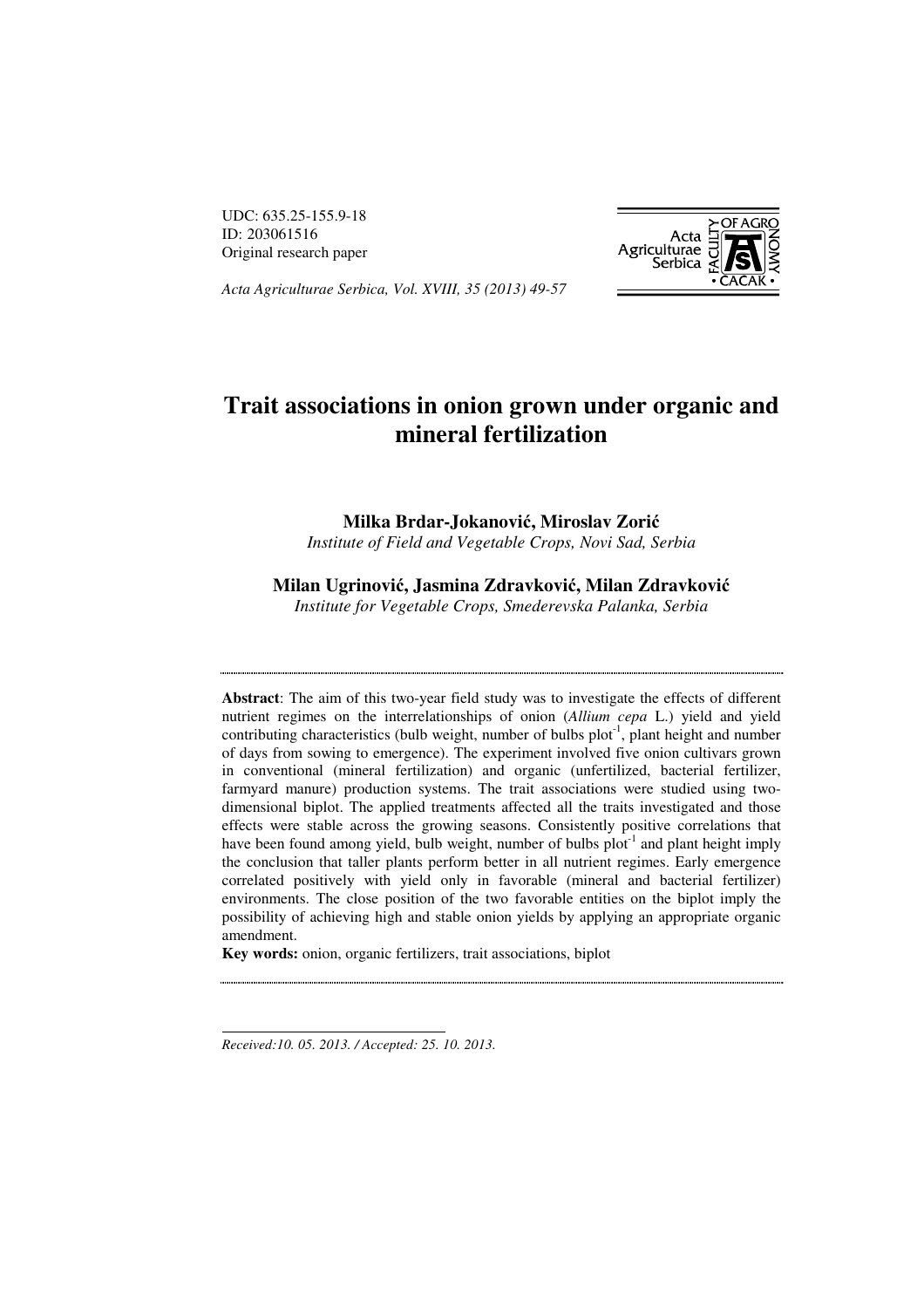#### **Introduction**

Both fresh and proceeded, onion (*Allium cepa* L.) represents an important ingredient of everyday human diet. In Serbia, the great majority of the 19 000 ha occupied by the onion crops are still conventionally maintained. However, the consumers and producers have become more interested in organic farming of the vegetable, especially for the crops attended for fresh consumption. Besides for extending the knowledge on organic agricultural practice (the use of appropriate fertilizers, coping with weeds etc.) that has gained in importance, the special attention should be paid to the choice of the cultivars suitable for this type of growing. Because there is no organic onion cultivar recognized in our country, the production relies on those selected in and for conventional farming systems. Those cultivars do not necessarily perform satisfactory in organic conditions; therefore, they should be tested for yield response to low input situation in order to choose the best-performing and recommend them to the producers (Lammerts van Bueren *et al.* 2005, Osman *et al.* 2008, Berenji 2009, Stat. god. Srb. 2010, Vlahović *et al.* 2010, Zdravković *et al.* 2010, Brdar-Jokanović *et al.* 2011).

The next step would be breeding onion cultivars attended specifically for organic production. The same as for conventional breeding, the best-performing candidates should be crossed in order to choose the offspring with the highest yielding potential in organic production systems. However, there is an open question if the certain traits that are proved to be yield-predictive in conventional environments can be used for the same purpose in organic environments (Kristensen and Ericson 2008). Therefore, both yield and potentially yieldpredictive traits should be investigated in both environments.

This study was conducted in order to investigate the effects of mineral and organic nutrient regimes on the relationships among onion yield and other traits of agronomical importance.

#### **Materials and methods**

Two-year (2009, 2010) field trial including five commercial onion cultivars (Jasenički crveni, Jasenički žuti, Majski srebrnjak, Holandski žuti and Zlatno gnezdo) has been set at the Institute for Vegetable Crops, Smederevska Palanka, Serbia (44°22' N, 20°57' E, elevation 121 m). The trial was complete randomized block designed, with three replications. It included control (unfertilized-UNF), treatment with mineral fertilizer (NPK) and two treatments with organic amendments (farmyard manure-MAN and bacterial fertilizer-BACT). The application of NPK (15 % N, 15 % P<sub>2</sub>O<sub>5</sub> and 15 % K<sub>2</sub>O) and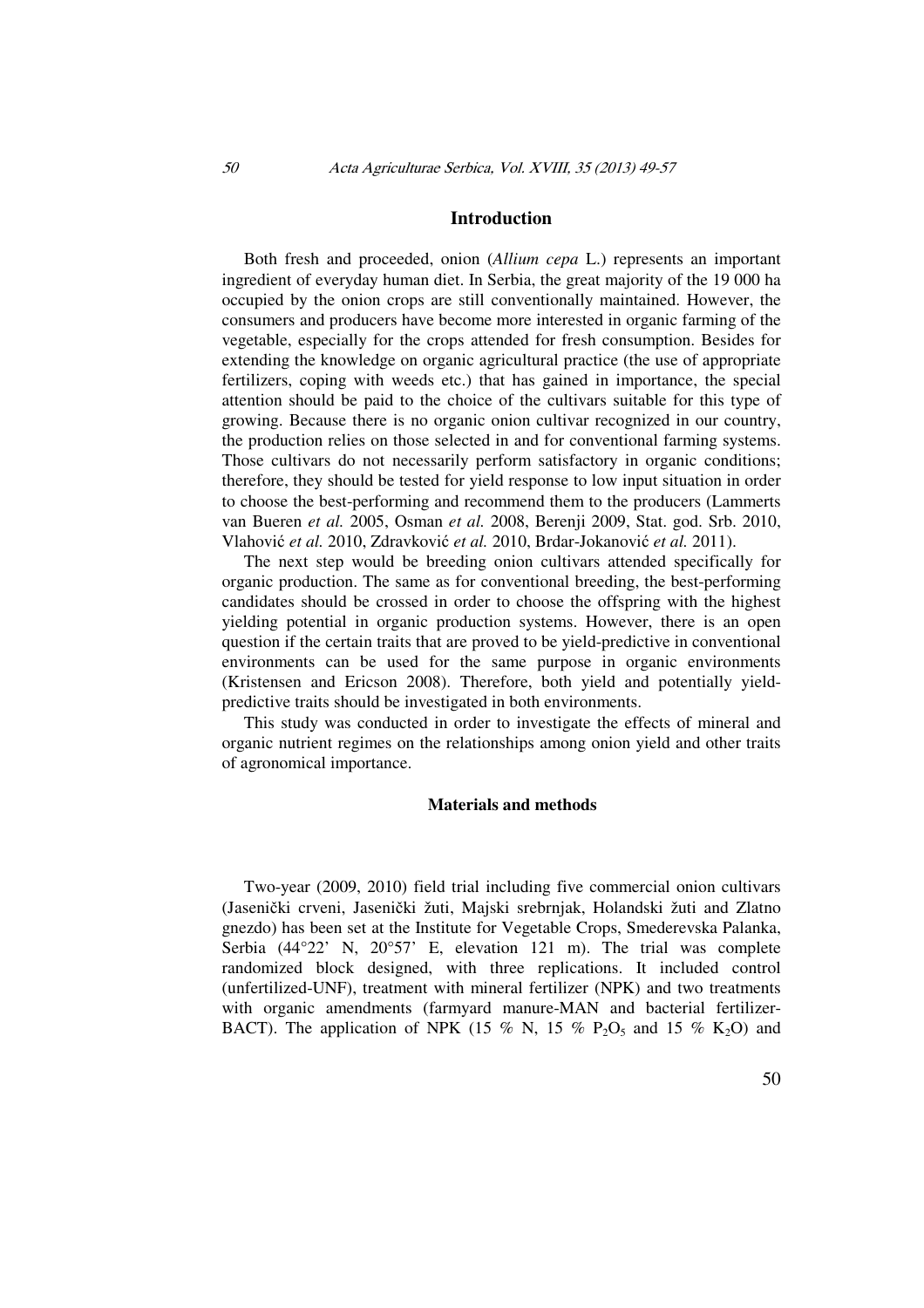farmyard manure was performed prior to sowing, at the rates of 500 kg ha<sup>-1</sup> and 45 t ha-1, respectively. Bacterial fertilizer 'Slavol', Agrounik d.o.o., Belgrade (*Bacillus megaterium, Bacillus licheniformis, Bacillus suptilis, Azotobacter chrocoocum, Azotobacter vinelandi, Derxia* sp.) was applied foliar, twice during each year, at the three-leaf stage. Pesticides used in conventional agriculture were applied to NPK plots, while the unfertilized control and treatments were kept free from weeds by hand-weeding. The plots were irrigated as needed.

The main plots included three 5 m long rows, with intra and inter row spacing of 10 and 20 cm, respectively. The trial was sowed on  $23<sup>rd</sup>$  and  $25<sup>th</sup>$  March and harvested on  $15<sup>th</sup>$  July and  $8<sup>th</sup>$  August for 2009 and 2010 growing seasons, respectively. Meteorological data are given in Figure 1. The both seasons were characterized by higher temperatures andprecipitation in comparison to longterm average.



Figure 1. Meteorological data for onion growing seasons (2009, 2010, long-term average, Smederevska Palanka, March  $20^{th}$ -July  $20^{th}$ )

Emergence (number of days from sowing to emergence), plant height (cm), bulb weight (g), number of bulbs plot<sup>-1</sup> and yield (kg plot<sup>-1</sup>) were recorded and analyzed. The samples consisted of 30 plants per plot.

The data was processed by analysis of variance in order to confirm significant genotype-environment (GE) interactions as a precognition for employing biplot analysis (Yan and Tinker 2006). Pearson's correlation coefficients among the traits were calculated. The constructed trait association by environment biplot represents the visual description of those relationships in different environments and facilitates their interpretation. R software (R Development Core Team 2008) was used for the statistical analysis.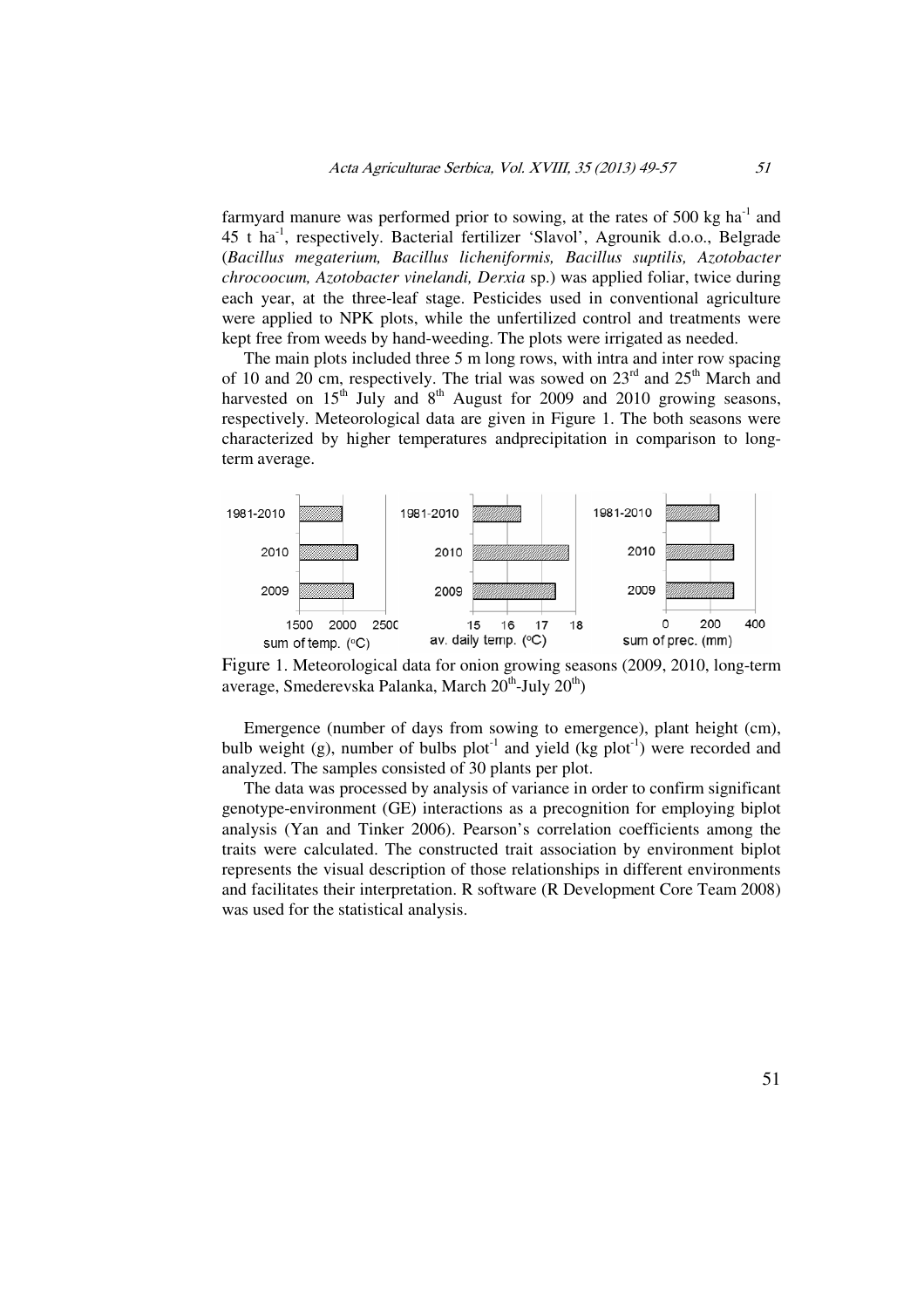#### **Results and Discussion**

Bulb weight and number of bulbs  $plot^{-1}$  are the two components that define onion (*Allium cepa* L.) yield. As in other agricultural plants, the performance of the yield components depends on a number of genetic and environmental factors, such as temperature, humidity, the available nutrients, efficacy of pest and weed control. In addition, other traits, such as number of days from sowing to emergence, vegetation period, plant height, bulb diameter, neck length and diameter, may affect yield components and consequently yield. Hence the other agronomical traits are under the influence of environmental factors too, it is logical that a change in external conditions may affect them and lead to decreased or increased yield. The effects of different nutrient regimes and other environmental factors on onion and garlic have been noticed by Kumar *et al.* (2007), Gaviola and Lipinski (2008) and Yassen and Khalid (2009). Since among the listed traits, besides of yield components, emergence and plant height have been defined as characteristics that directly influence onion yield under different nutrient regimes, this study was aimed to get further inside in their interrelationships.

The associations among a number of traits are routinely investigated by calculating Pearson's coefficients of correlation. However, when it comes to experiments that include multiple treatments, genotypes and/or seasons, numerous coefficients are often difficult to interpret. The associations of the particular traits in different environments can be visualized and studied using two-dimensional biplots. The procedure has become often employed by agronomists when analyzing multiple genotypes, environments and/or traits (Yan and Tinker 2006). Significant GE interaction (from analysis of variance) that is the first precognition for employing the analysis was found for all five studied onion traits. The highest yield was obtained from NPK-fertilized plots, followed by the yield from plots treated with bacterial fertilizer. The lowest yield was noted for manure (data not shown). In addition, rank changes of the onion cultivars in the treatments have been noticed for all traits investigated. As an illustration, the differences among the cultivars in plant height attributed to differences in nutrient regimes are depicted in Figure 2.

When it comes to interrelationships of the analyzed traits in the four nutrition regimes, twenty six positive and three negative Pearson's correlation coefficients have been calculated for the two-year averages (Table 1.).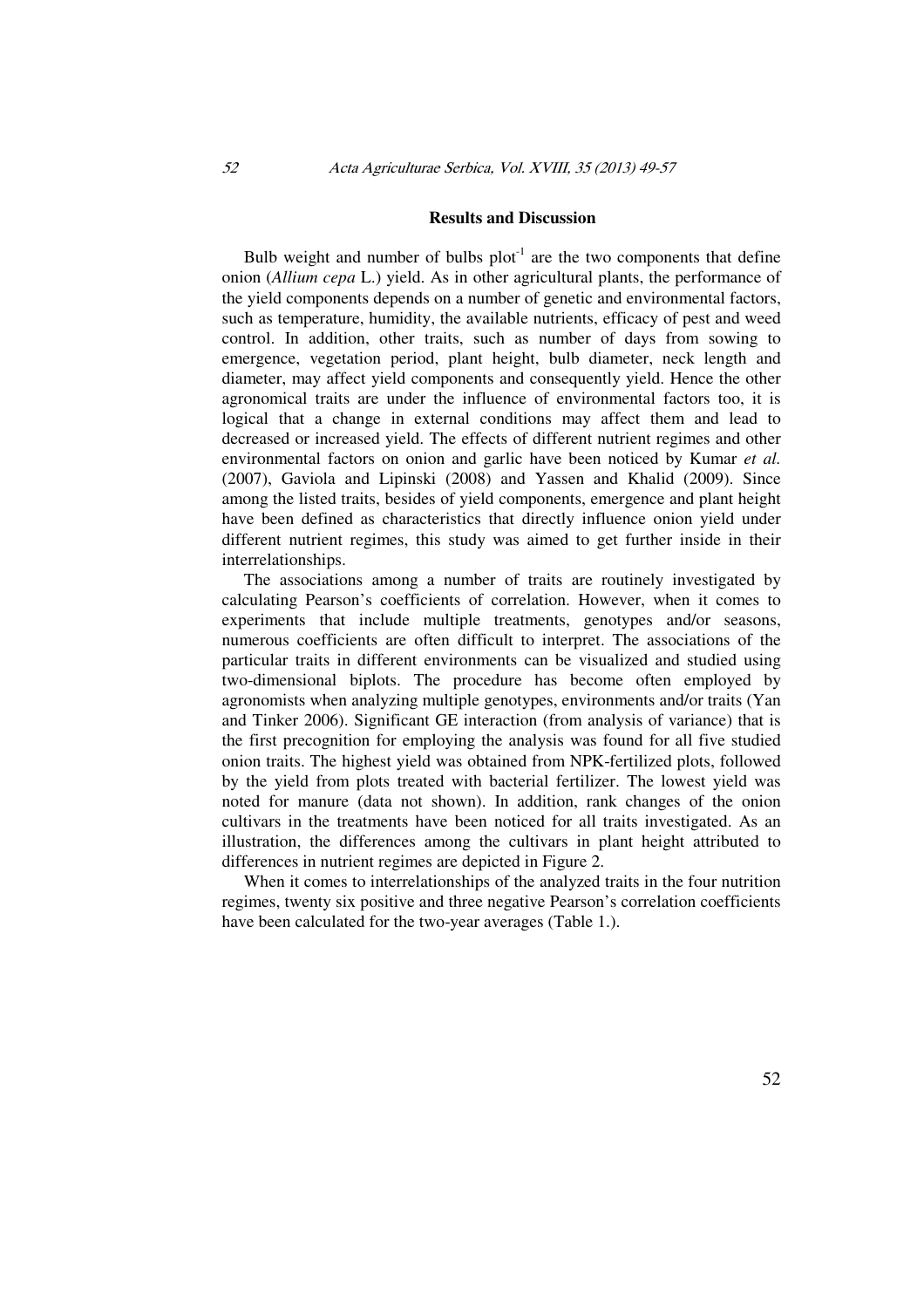

Figure 2. Rank of onion cultivars (JC-Jasenički crveni, JŽ-Jasenički žuti, MS-Majski srebrnjak, HŽ-Holandski žuti, ZG-Zlatno gnezdo) on fertilizer treatments (NPK-mineral, BACT-bacterial, MAN-manure, UNF-unfertilized) concerning plant height.

Table 1. Pearson's correlation coefficients among onion yield, (Y), bulb weight (BW), number of bulbs  $plot^{-1}$  (NB), plant height (PH), and number of days from sowing to emergence (EM), two-year average.

|               | diagonal) |          |          |          |           |  |  |
|---------------|-----------|----------|----------|----------|-----------|--|--|
| <b>Traits</b> | Y         | BW       | NB       | PH       | EM        |  |  |
| Y             |           | $0.70**$ | $0.78**$ | $0.75**$ | $-0.61**$ |  |  |
| BW            | $0.70**$  |          | 0.32     | $0.79**$ | $-0.04$   |  |  |
| <b>NB</b>     | $0.78**$  | $0.54**$ |          | $0.54**$ | $-0.83**$ |  |  |
| <b>PH</b>     | $0.76**$  | $0.69**$ | $0.65**$ |          | $-0.36*$  |  |  |
| EM            | 0.13      | $0.38*$  | 0.22     | 0.01     |           |  |  |

a) Mineral fertilization (above diagonal) and without fertilization (below

b) Bacterial fertilizer (above diagonal) and farmyard manure (below diagonal)

|           | ulagolial) |           |          |          |         |  |
|-----------|------------|-----------|----------|----------|---------|--|
| Traits    | Y          | <b>BW</b> | NB       | PН       | EM      |  |
| Y         |            | $0.83**$  | $0.69**$ | $0.57**$ | $-0.24$ |  |
| <b>BW</b> | $0.45*$    |           | $0.55**$ | $0.64**$ | $-0.20$ |  |
| NB.       | $0.58**$   | $0.61**$  |          | $0.57**$ | 0.08    |  |
| <b>PH</b> | $0.73**$   | $0.71**$  | $0.80**$ |          | 0.19    |  |
| EM        | 0.06       | $0.65**$  | 0.22     | $0.38*$  |         |  |

\*, \*\* significant at the 0.05 and 0.01 levels of probability, respectively

The constructed two dimensional trait association by environment biplot (Figure 3) facilitates the interpretation of this data. Each treatment in each year was considered as a separate entity, accordingly environment. Principal components 1 and 2 in the biplot explained 84.7 and 9.2 of the variation,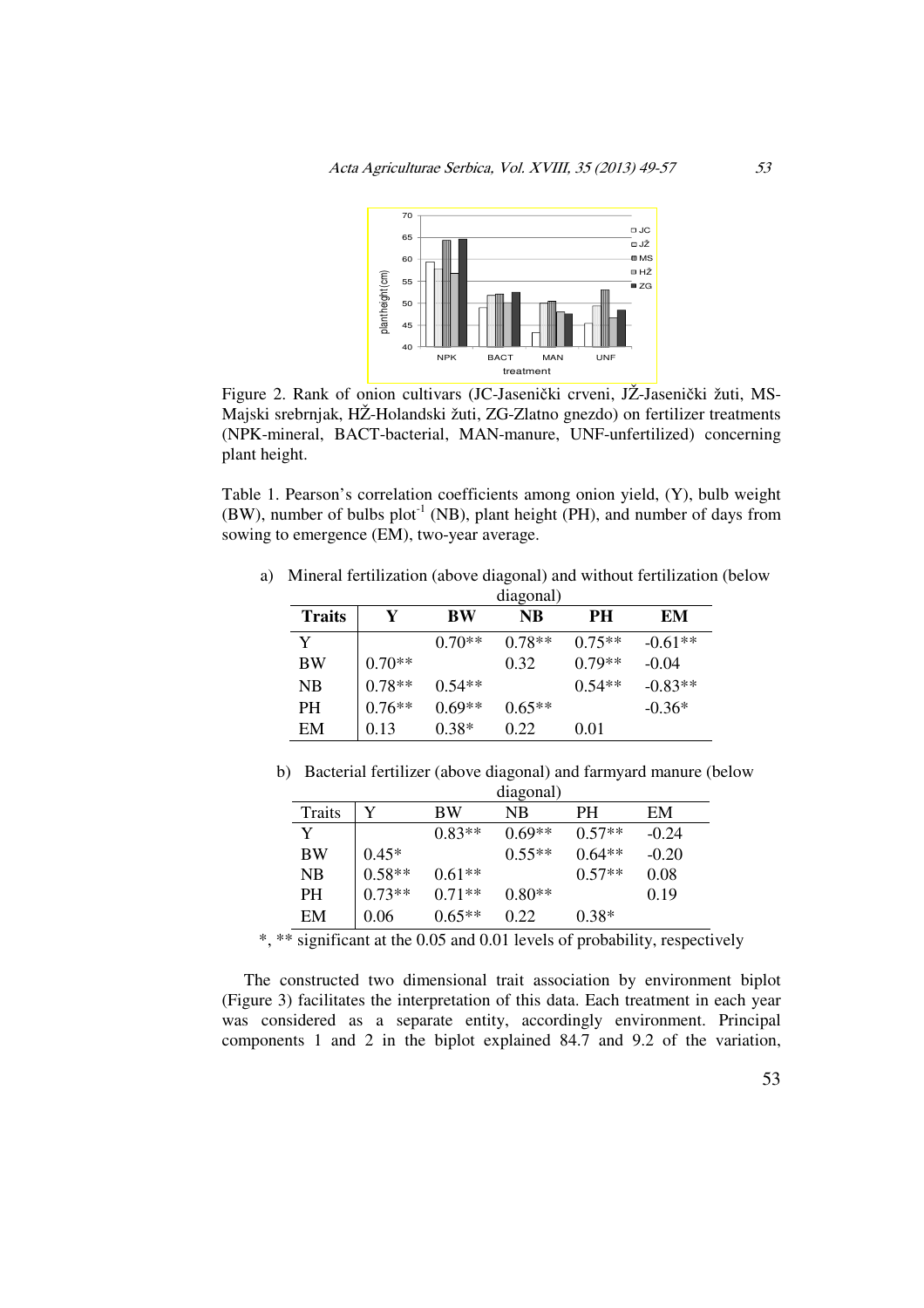respectively. The very acute angles between individual treatments corresponding to the two years (e.g. 10 NPK and 09 NPK) indicate that the effects of the treatments were stable across the onion growing seasons. The close position of NPK and BACT treatments imply the possibility of achieving high and stable onion yields by applying an appropriate organic amendment. NPK and MAN treatments were the most informative for discriminating the cultivars.



Figure 3. Trait association by environment biplot. Traits: yield (Y), bulb weight (BW), number of bulbs  $plot^{-1}$  (NB), plant height (PH), number of days from sowing to emergence (EM). Environments: mineral fertilizer in 2009 and 2010 (09 NPK, 10 NPK), bacterial fertilizer (09 BACT, 10 BACT), farmyard manure (09 MAN, 10 MAN) and without fertilization (09 UNF, 10 UNF).

Positive correlations were found among yield, bulb weight, number of bulbs  $plot<sup>-1</sup>$  and plant height in all treatments. Similar results have been reported by Aliyu *et al.* 2007, Islam *et al.* 2007 and Degewione *et al.* 2011, while Golani *et*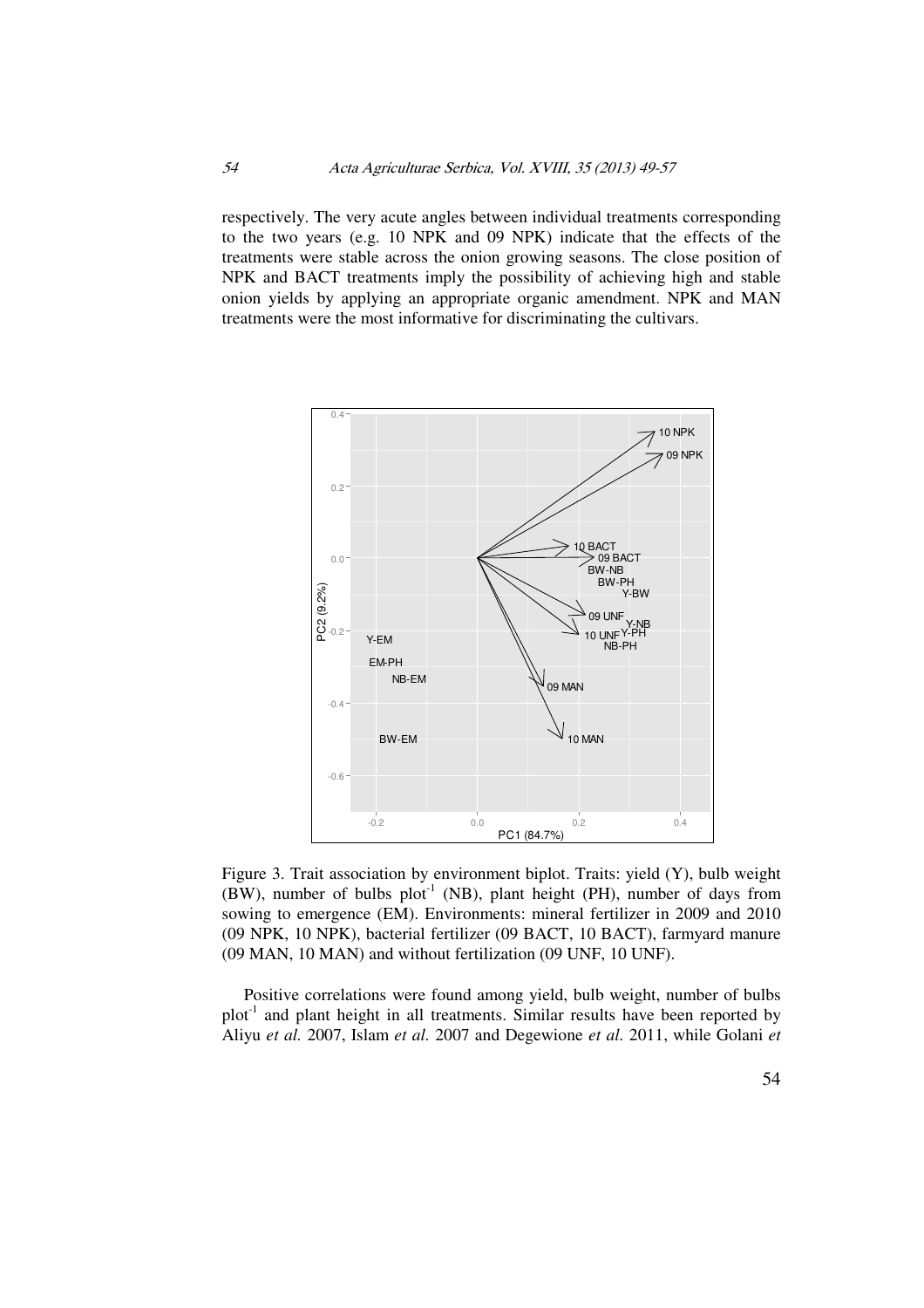*al.* (2006) found negative effect of plant height on yield. The associations were stronger in the cases of BACT and UNF. However, the associations between number of days from sowing to emergence and other investigated traits were altered across the treatments: negative for NPK and BACT, and positive for MAN. In the case of UNF, emergence was slightly negatively correlated only to yield and plant height. Arin *et al.* (2011) also noted the effects of different treatments on onion seed emergence period and ratio. Therefore, taller plants perform better in both mineral and organic nutrient regimes, while earlier emergence correlates positively with yield in favorable (NPK, BACT) environments only.

#### **Conclusion**

High and stable onion yields may be achieved by application of appropriate onion fertilizers. The most informative treatments for discriminating the cultivars are mineral fertilizer (the most favorable nutrient regime) and farmyard manure (the least favorable regime). Taller plants are desirable in all nutrient regimes, while lower number of days from sowing to emergence correlates positively with yield only in favorable environments.

#### **Acknowledgements**

This research results from the project TR31059: "Integrating biotechnology approach in breeding vegetable crops for sustainable agricultural systems", supported by Ministry of Education and Science of Republic of Serbia.

#### **References**

- Aliyu U., Magaji M.D., Jakubu A.I., Dikko A.U. 2007. Correlation and path coefficient analysis for some yield-related traits in onion (*Allium cepa* L.). *Journal of Plant Sciences* **2**: 366-369.
- Arin L., Polat S., Deveci M., Salk A. 2011. Effects of different osmotic solutions on onion seed emergence. *Afr J Agric Res* **6**: 986-991.
- B e r e n j i J. (2009): Uloga sorte i sortnog semena u organskoj proizvodnji. *Field Veg Crop Res* **46**: 11-16.
- Brdar-Jokanović M., Ugrinović M., Cvikić D., Pavlović N., Zdravković J., Adžić S., Zdravković M. 2011. Onion yield and yield contributing characters as affected by organic fertilizers. *Field Veg Crop Res* **48**: 341-346.
- Degawione A., Alamerew S., Tabor G. 2011. Genetic variability and association of bulb yield and related traits in shallot (*Allium cepa* var. *aggregatum* Don.). *International Journal of Agricultural Research* **6**: 1-20.
- Gaviola S., Lipinski V.M. 2008. Effect of nitrogen fertilization on yield and color of red garlic (*Allium sativum*) cultivars. *Cien Inv Agr* **35**: 57-64.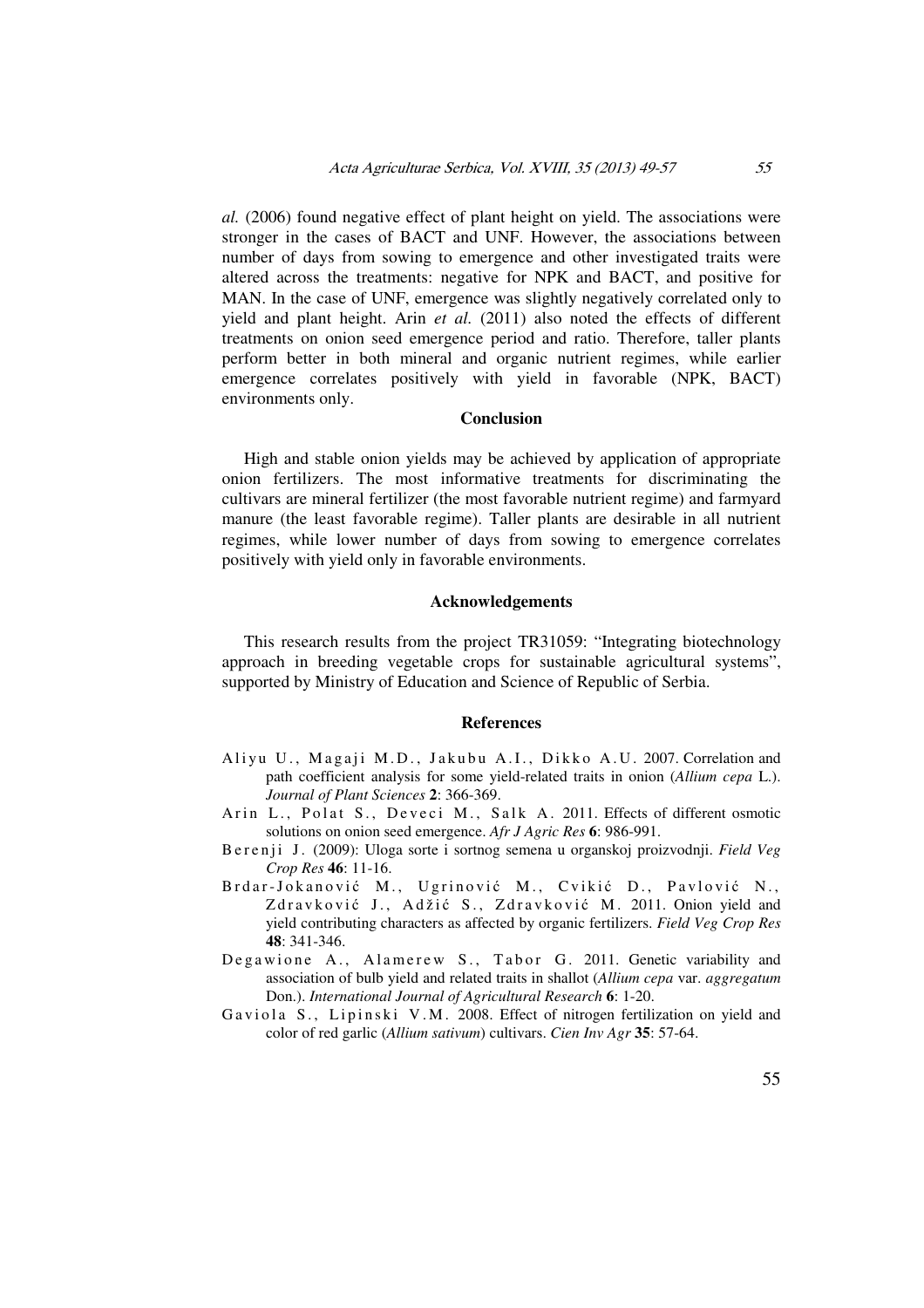- Golani I.J., Vaddoria M.A., Mehta D.R., Naliyadhara M.V., Dobariya K.L. 2006. Analysis of yield components in onion. *Indian J Agric Res* **40**, 224-227.
- Islam M.K., Alam M.F., Islam  $A$ .K.M.R. 2007. Growth and yield response on onion (*Allium cepa* L.) genotypes to different levels of fertilizers. *Bangladesh J Bot* **36**: 33-38.
- Kristensen K., Ericson L. 2008. Importance of growth characteristics for yield of barley in different growing systems: will growth characteristics describe yield differently in different growing systems? *Euphytica*, **163**: 367-380.
- Kumar S., Imtiyaz M., Kumar A. 2007. Effect of differential soil moisture and nutrient regimes on postharvest attributes of onion (*Allium cepa* L.). *Sci Hortic* **112**: 121-129.
- Lammerts van Bueren E.T., van Soest L.J.M., de Groot E.C., B o u k e m a I.W., Osman A.M. 2005. Broadening the genetic base of onion to develop better-adapted varieties for organic farming systems. *Euphytica* **146**: 125-132.
- Osman A.M., Almekinders C.J.M., Struik P.C., Lammerts van Bueren E.T. 2008. Can conventional breeding programmes provide onion varieties that are suitable for organic farming in the Netherlands? *Euphytica* **163**: 511-522.
- Statistički godišnjak Srbije 2010. Republički zavod za statistiku, Beograd
- Vlahović B., Puškarić A., Červenski J. 2010. Obeležja proizvodnje povrća u Republici Srbiji. *Field Veg Crop Res* **47**: 461-466.
- Zdravković J., Pavlović N., Girek Z., Zdravković M., Cvikić D. 2010. Characteristics important for organic breeding of vegetable crops. *Genetika* **42**: 223-233.
- Yan W., Tinker N.A. 2006. Biplot analysis of multi-environment trial data: Principles and applications. *Can J Plant Sci* **86**: 623-645.
- Y assen A.A., Khalid Kh.A. 2009. Influence of organic fertilizers on the yield, essential oil and mineral content of onion. *Int Agrophys* **23**: 183-188.